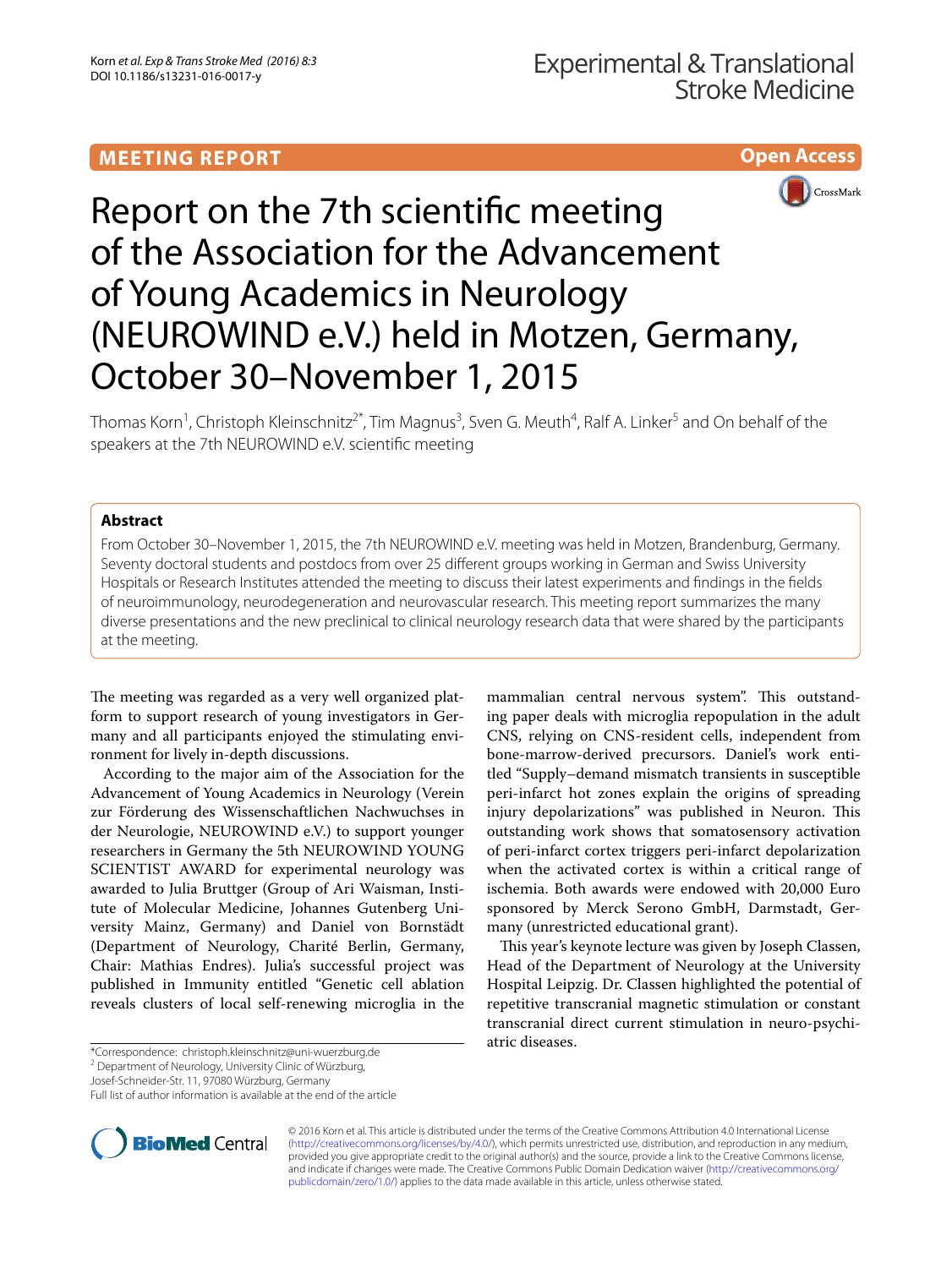## **Summary of the scientific presentations to the NEUROWIND e.V. meeting 2015**

Lars Tönges (Bochum) reported on novel therapeutic targets for neuroprotection in Parkinson's disease. Rho kinase (Rock) was identified as relevant mediator of neurodegeneration but also axonal regneration in the optic nerve crush model. This concept was transferred into the Parkinson's disease model of MPTP mediated complex I inhibition and 6-OH dopamine lesion in the stereotactic striatal lesion model. Here, inhibition of Rock by Fasudil or application of AAV shRock2 vectors promoted recovery. Since Rock is expressed both in neuronal cells and in glial cells, the relevant cellular target of ROCK inhibition remains to be determined in the CNS.

Aiden Haghikia (Bochum) presented data on the modulation of the immune response by short and long chain fatty acids. While long chain fatty acids (e.g. laurate) promoted the generation of Th17 cells in the small intestinal lamina propria, short chain fatty acids enhanced the development of Foxp3 regulatory T cells (Tregs). Under physiologic conditions, the abundance of these fatty acid species was determined by certain taxa of the gut microbiome. Since dietary administration of these compounds aggravated or reduced EAE, respectively, this observation might bear some therapeutic potential, in particular because human T cells can be modulated accordingly by dietary intake of short chain fatty acids (e.g. propionate).

Kathrin Doppler (Würzburg) demonstrated that a subset of chronic inflammatory demyelinating polyneuropathy (CIDP) patients (about 5 %) harbored anticontactin-1 antibodies against a protein expressed at the node of Ranvier. She was able to show that these antibodies (frequently of the subtype IgG4) were able to bind complement at the site of their binding on teased sciatic nerve preparations. Interestingly, the subset of anticontactin-1 positive CIDP patients appeared to exhibit a distinct clinical phenotype with a relapsing remitting form of CIDP following an initial episode of "Guillain Barré like-syndrome". Some patients displayed a tremor. In sural nerve biopsy, axonal loss was detected. Most CIDP patients with anti-contactin-1 serum antibodies responded well to rituxan.

Holger Haselmann (Jena) presented novel data on the functional role of anti-α-amino-3-hydroxy-5-methyl-4 isoxazolepropionic acid (AMPA) receptor antibodies on the AMPA receptor. Anti-AMPA receptor antibodies can occur as paraneoplastic phenomenon in association with tumors (64 %) and are able to cause limbic encephalitis. They bind the GluR2 subunit and impair the synaptic transmission and recovery after desensitization of the AMPA receptor in dissociated hippocampal cells. This was tested by single synapse iontophoretic glutamate patch clamp techniques analyzing evoked fast excitatory

postsynaptic currents (eEPSC) in the presence or absence of anti-AMPA receptor antibodies. Together with the decrease of mEPSC amplitude and frequency in the presence of anti-GluR2 this was interpreted as loss of active receptors in the synapse.

Sarah Glumm (Münster) introduced a novel compound, WMS14–10, for the blockade of *N*-methyl-p-aspartic acid (NMDA) receptors. Similar to Ifenprodil, WMS14–10 binds to the 2B subunit of the NMDA receptor, but WMS is more selective. WMS14–10 was used in a prophylactic and therapeutic treatment regimen in experimental autoimmune encephalomyelitis (EAE) and was capable to significantly reduce the disease burden. Notably, WMS may directly act on microglia, which express GluN2B and down-regulate CD40, CD86 and MHCII upon exposure to WMS14–10.

Kai Diederich (Münster) shared his results on the treatment of mice with anti-leucine rich repeat and immunoglobin-like domain-containing protein (Lingo)-1 after stroke. The rationale for the use of anti-Lingo-1 in stroke is the observation that anti-Lingo-1 might improve the survival of neuronal and glial precursor cells that can be found in the border areas of a stroke lesion and thus promote regeneration. This idea was tested in pulsechase experiments to label proliferating cells distinguishing cells that started proliferation before stroke (and would therefore represent the homeostatic rate of proliferating cells) and after stroke to visualize those cells that responded to the lesion. Anti-Lingo-1 treatment improved the survival of neuronal cells that started proliferation early post stroke. Notably, the administration of anti-Lingo-1 to mice after stroke was associated with an improved functional outcome of these mice in the tape removal test.

Gemma Llovera (Munich) reported on an alternative route of cell recruitment into an ischemic lesion. By using a photo-activatable green fluorescent protein mouse, she could show that immune cells that were activated by blue light irradiation with a probe in the choroid plexus were recruited to a distant ischemic lesion. Within the ischemic lesion, a number of chemokines including chemokine (C–C Motif) ligand (CCL) 2, 7, and 12 were found to be up-regulated and it is possible that in particular microglia that highly express CCL2 after stroke are important to attract immune cells including T cells from the ipsilateral choroid plexus. At this point, it is unclear how T cells recruited from the choroid plexus differ from T cells that are recruited through the blood brain barrier directly at the site of ischemia.

Nicolas Page (Geneva) presented his results on a novel mouse model of CD8 T cell driven auto-immunopathology in the central nervous system (CNS). In his model, the ODC-OVA mouse which expresses ovalbumin (Ova)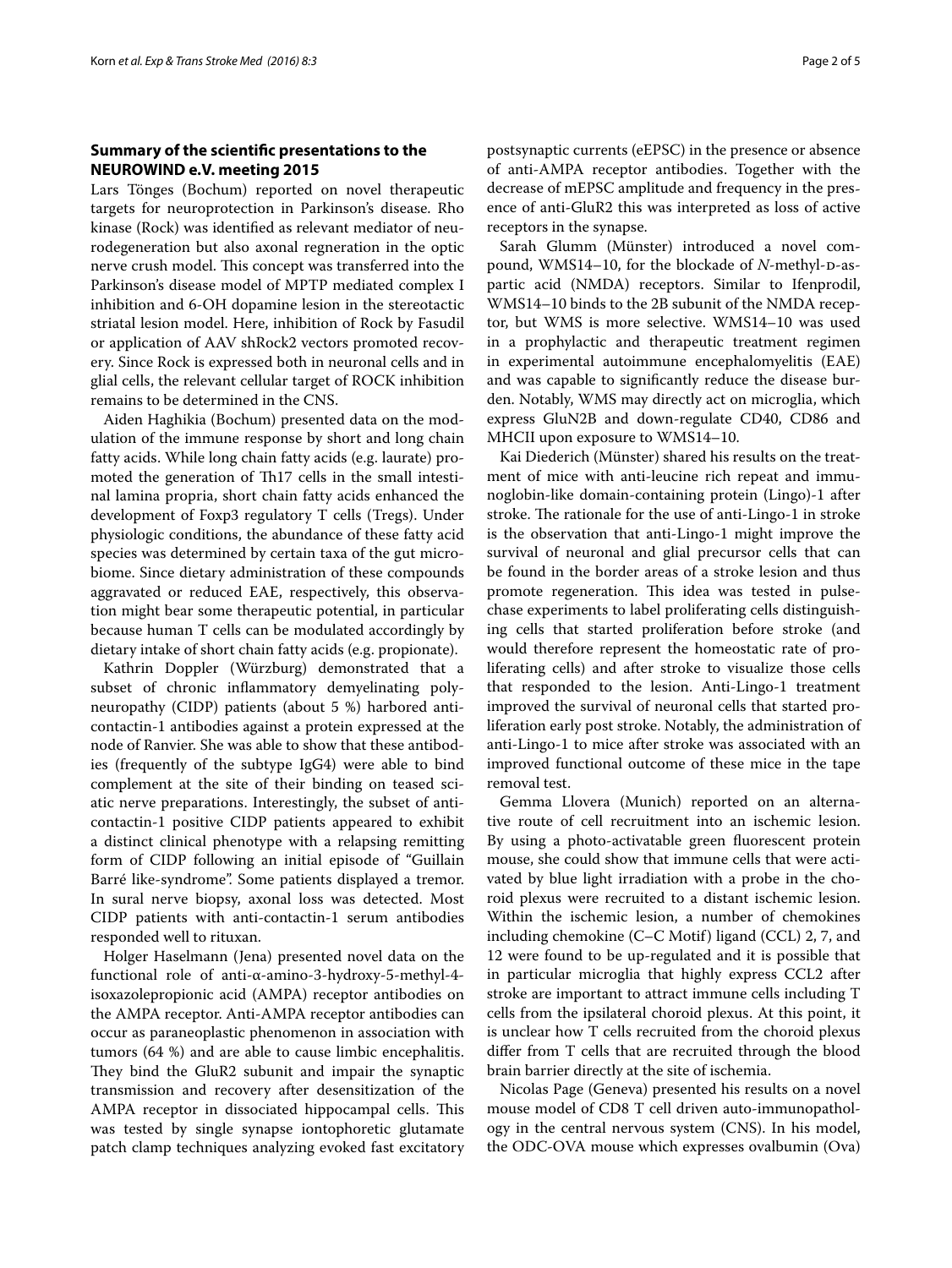in oligodendrocytes under the control of the MBP promoter was seeded with OT-1 cells and subsequently infected with either Lymphocytic choriomeningitis (LCMV)-OVA or Listeria monocytogenes (Lm)-OVA. After clearance of the infectious agent, LCMV-OVA infected but not Lm-OVA infected mice developed CNS pathology while OT-1 cells were identified in the CNS in both cases. By differential gene expression profiling of these OT-1 cells, highly interesting novel genes were identified that are now validated for their potential to drive encephalitogenic properties of CNS infiltrating CTLs.

Nikola Wilck (Berlin) reported on his observations regarding dietary short chain fatty acids on the cardiovascular system. He proposed the hypothesis that propionate ameliorated Angiotensin II driven cardiac damage and he provided evidence that dietary treatment with propionate had an immune mediated effect on the heart muscle by altering the balance of pro- vs anti-inflammatory T cell subsets. It remains to be determined which molecular pathway (including G-protein coupled receptor 41, 43, 109A or modulation of histone deacetylase) is used by propionate to exert its effects on immune cells.

Kavi Devraj (Frankfurt) introduced his in vitro system to measure effects of S1P modulators on endothelial cells in the context of the blood brain barrier. In mouse brain endothelial cells (MBEC), he could show that S1P1 blockers have a biphasic effect on the trans-endothelial resistance: An early tightening and a late opening effect. The late effect of S1P1 modulators appeared to be mediated by VE-cadherin.

Anna Hammer (Erlangen) introduced the role of the receptor Mas in neuroinflammation. Mas is a G-protein coupled receptor of angiotensin (Ang)1–7 which can be generated from Ang II by the action of Ang converting enzyme 2. Ang1–7 binds Mas and induces vasodilatation. Since intervention in the renin/angiotensin axis has been shown to be beneficial in neuroinflammation, Hammer and colleagues decided to test the role of Mas in EAE. Mas−/− mice develop a more severe EAE as compared to littermate controls. Since Mas is expressed on macrophages, the authors focused on the role of Ang1–7 in macrophage differentiation and—based on expression profiling of wild type vs Mas knock-out macrophages proposed the hypothesis that Mas mediated effects rather promote a M2 differentiation of macrophages.

Stefanie Kürten (Würzburg) showed her study on the role of Carcinoembryonic antigen-related cell adhesion molecule (CEACAM) 1 on B cells during chronic autoimmune neuroinflammation. In a model of EAE induced with an MBP-PLP fusion protein (MP4), tertiary lymphoid aggregates emerge in the meningeal space and it has been proposed that the presence of these aggregates is associated with a progressive disease course in this model. Since CEACAM 1 was identified to be expressed on B cells, a depleting anti-CEACAM 1 antibody was tested to interfere with the clinical course in this model. In fact, anti-CEACAM 1 treatment reduced the num-

ber of newly formed tertiary lymphoid aggregates in the cerebellar parenchyma without affecting the peripheral B and T cell responses. Chronic disease symptoms were reduced by anti-CEACAM 1 treatment. Notably, MS patients harbor an increased fraction of CEACAM 1+ B cells in their circulating pool of naive B cells, memory B cells and B1 cells. Finally, in histologic specimens of SPMS patients CEACAM  $1+$  cells can be identified within meningeal aggregates of immune cells suggesting that anti-CEACAM 1 treatment might represent a means to interfere with the formation of B cell aggregates in MS patients as well.

Sabine Pfeifenbring (Göttingen) investigated axonal degeneration in children with MS to figure out quantitative differences in axonal damage between pediatric and adult MS patients which might explain the clinical specificities of pediatric MS. Early MS lesions from pediatric patients were characterized according to demyelinating activity and presence of remyelination. Axonal damage was assessed using Bielschowsky's silver impregnation and immunohistochemistry for amyloid precursor protein (APP). Biopsy and autopsy tissue from 19 children with MS were compared with 12 adult MS patients. Acute axonal damage was more extensive in children compared to adults. The highest extent of acute axonal damage was detectable in early active lesions of prepubertal patients, while this group of patients also revealed the densest infiltration of macrophages/microglia within the lesions. The numbers of T lymphocytes did not significantly differ between pediatric and adult MS patients. Furthermore, a higher EDSS at attack leading to biopsy or autopsy was associated with a higher extent of acute axonal damage. Hence, the extent of acute axonal damage seems to be one of the factors responsible for the often observed severe disease onset in pediatric MS.

Claudia Dames (Berlin) reported on her work on post stroke immunosuppression. After stroke, the parasympathetic tone is increased. The relevance of this parasympathetic hyperactivity for immunosuppression was tested in a model of suboptimal bacterial pneumonia in post stroke mice. Vagotomy before stroke restored peripheral immunocompetence, while opposite effects were observed in nicotinic acetylcholine receptor α7 knock-out mice. Interstitial SiglecF+F4/80+ (CD11c−) cells in the lung were significantly reduced during several days post stroke. Stroke mice harbored increased levels of albumin in the bronchoalveolar lavage as a consequence of loss of barrier function. In addition, stroke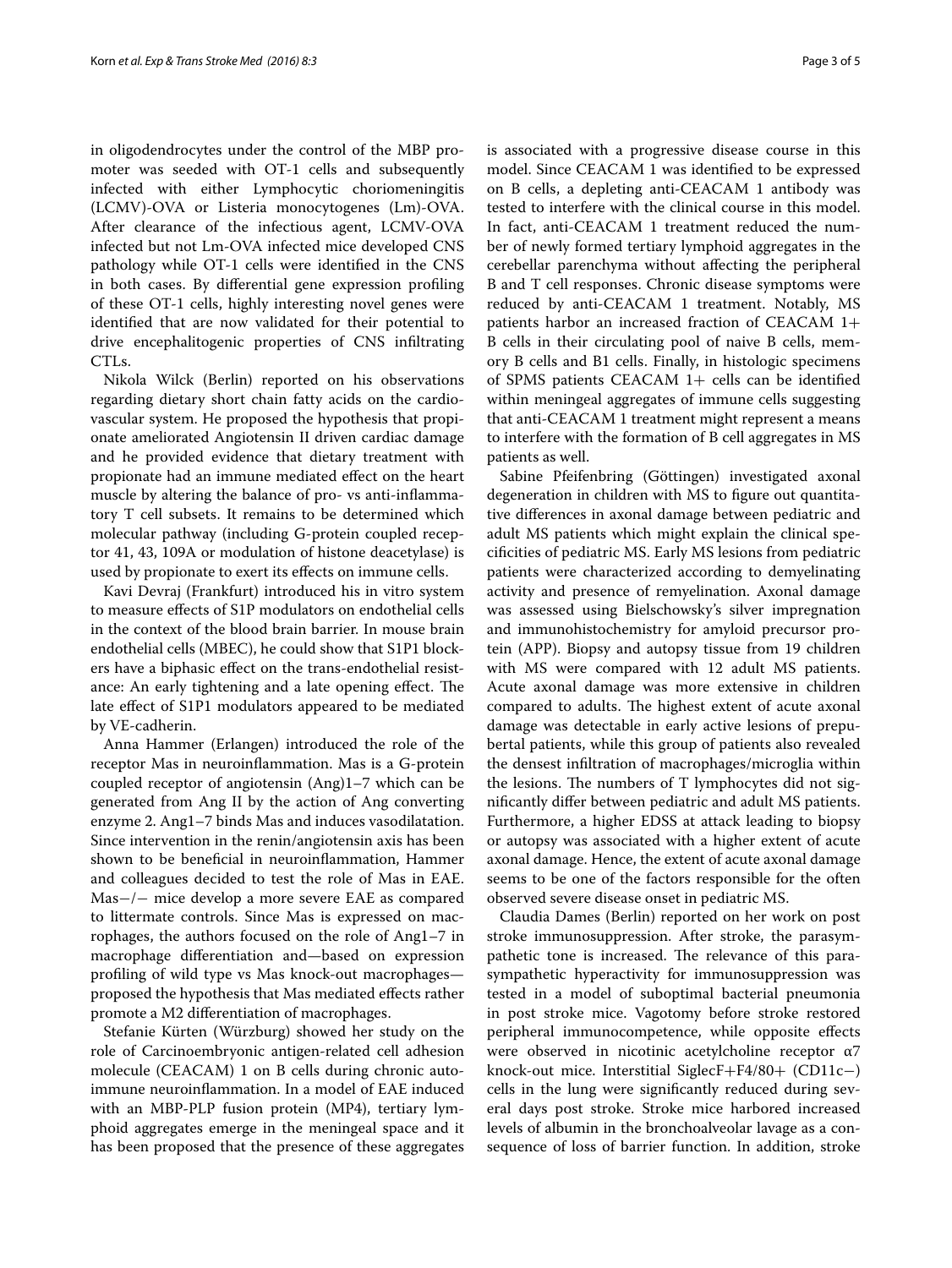mice had decreased muco-ciliary clearance and were perhaps also due to reduced numbers of interstitial macrophages—incapable to clear a given bacterial burden. Sympathetic stimuli (nicotine) partly reversed post stroke immunosuppression.

Michael Bieber (Würzburg) presented data on strokeinduced cardiac failure. Immediately after stroke, not only the parasympathetic but also the sympathetic tone is increased resulting in increased levels of catecholamines in the peripheral circulation. In humans, it has been reported that stroke affects the function of the heart. In a preclinical model of post-stroke hypersympathetic tone (at 8 weeks after stroke), myocardial fractional shortening and ejection fraction were decreased whereas brain natriuretic peptide expression as well as matrix metallopeptidase 9 and TNF-α were increased in myocardial tissue. Interestingly, the cardiac phenotype post stroke was reversed by beta blockers. In parallel to ongoing mechanistic studies in this pre-clinical model, a large observational clinical trial was initiated to monitor heart affection after stroke.

Sarah Brockmann (Ulm) gave an overview on new genes linked to amyotrophic lateral sclerosis (ALS). While the fraction of ALS patients that can be tracked down to harbor genetic variants of either SOD or C9orf72 has increased over the past years, the discovery of novel mutations in ALS patients by exome sequencing will likely increase the fraction of genetically determined ALS even more in the future. CHCHD10 is a protein that is targeted to the crista junction in the membranes of mitochondria. It has been speculated that pathogenetic mutations of CHCHD10 interfered with the respiratory chain. However, more work is required as to which mutations of CHCHD10 are really pathogenic and what their downstream targets are.

Fabian Szepanowski (Düsseldorf) shared his data on the impact of fingolimod on peripheral nerve regeneration. Sphingosine 1 phosphate receptor modulation was investigated in the sciatic nerve crush model in wild-type vs recombination-activating gene 1 knock-out (neither B nor T cells) vs forkhead box N1 knock-out (no T cells) mice. Fingolimod treatment was started 2 days before crush until 2 weeks after crush, and nerve conduction velocity was measured. It increased cyclic adenosine monophosphate levels in crushed nerves independently of the presence of T or B cells. Moreover, fingolimod inhibited lysophosphatidic acid synthesis and thereby improved remyelination with increased g-ratios in peripheral myelinated axons. Given these positive results it remains a speculation that the failure of fingolimod to exert neuroprotective properties in primary progressive multiple sclerosis (INFORMS trial) might be due to

the fact that the concentrations of fingolimod that were reached within the CNS were too low to be operational.

Ann-Kathrin Pulm (Düsseldorf–Münster) talked about her analysis of the role of endogenous interferon (IFN) β during EAE. Using a reporter mouse for IFNβ (IRES-YFP), it was shown that microglia were a relevant source of IFNβ at day 17 (peak of disease) in EAE. These activated microglia were identified as orchestrators of INFβinduced clearance of myelin debris.

Mathias Gelderblom (Hamburg) presented his analysis of the role of dendritic cells (DC) in stroke. Dendritic cells are recruited early after stroke. Their infiltration peaked at day 3 and decreased by day 7 after stroke. The population composition of DCs changed during post stroke infiltration. While CD103−Sirp1a+ DCs dominate first and are then replaced by CD103+CD11b+XCR1+ DCs. Using the CD11c− diphteria toxin receptor mouse (CD11c.DOG) model, DCs were depleted before stroke, which led to smaller lesions. Notably, DC depleted mice had post stroke infiltrates with less gamma delta  $(\gamma \delta)$  T17 cells and less neutrophils suggesting that DCs might activate γδT17 cells to license neutrophil infiltration post stroke. In fact, DCs are the main producers of IL-23 in the post stroke infiltrate and IL-23R knock-out mice recapitulated the phenotype of DC depleted mice in the stroke model.

Claudia Lange (Greifswald) gave an overview over the effects of stress hormones on circulating immune cells after stroke. Granulocytes collected from patients immediately after an ischemic stroke showed an impaired oxidative burst after N-formyl-methionyl-leucyl-phenylalanine stimulation and decreased necosis (area covered by DNA nets) after phorbol 12-myristate 13-acetate stimulation. These effects can be mimicked by incubation of granulocytes from healthy donors with noradrenaline while acetylcholine increases effector functions of granulocytes. Similarly, the cytotoxic activity of NK cells was reduced in response to stress hormones.

Karin Loser (Münster) reported on therapeutic approaches in neuroinflammation that exploit the beneficial effect of UV light in EAE and MS. NDP-MSH is a more stable derivative of α-MSH (alpha-melanocyte stimulating hormone) that also is a more potent agonist to the melanocortin1 receptor (MC1R). NDP-MSH improved EAE be pleiotropic mechanisms. First, it expanded Foxp3+ Tregs. Second, it increased the laminin5 expression along the blood brain barrier to a continuous pattern and third, by up-regulating nuclear receptor subfamily 4 in neurons, NDP-MSH protected neurons from excitotoxicity. Interestingly, the immune mediated effects of NDP-MSH were recapitulated in the OSE mouse model of spontaneous EAE.